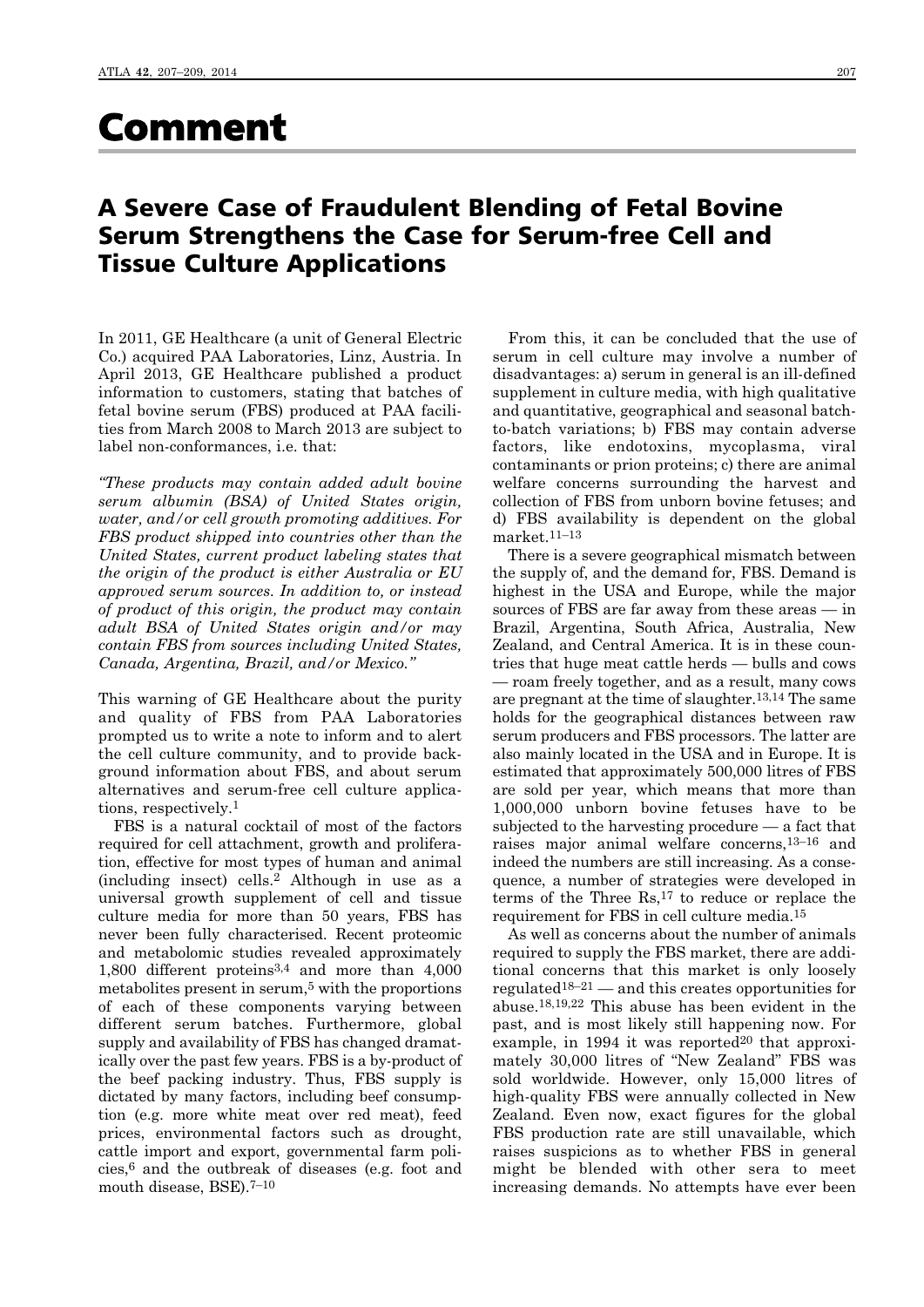undertaken to trace the collected sera, in order to gain clear evidence about their geographical origin.

Obviously, in the last 20 years nothing has changed.18–20 As pointed out above, many FBS batches were blended with bovine serum albumin, water and growth promoting additives.<sup>1</sup> The US Food and Drug Administration (FDA) reports that 143 batches of FBS, amounting to a total of approximately 280,000 litres, are affected.23 This latest incident might be just the tip of the iceberg. *Most importantly*, the actual case might also have a substantial impact on many thousands of cell and tissue culture experiments, and, in particular, where GLP and GMP conditions are required, this can hardly be ignored!

This recent fraudulent action should be taken as an opportunity to question the use of FBS as cell culture media supplement. We therefore appeal to cell and tissue culturists to reduce or completely avoid FBS in their cultures, and to turn to other options, e.g. serum-free cell and tissue culture,15,16,24 or the replacement of FBS by the use of serum substitutes, such as human platelet lysates.25–27 In particular, cultures that are newly initiated should be grown from the very beginning under serum-free conditions. In 2003 and 2009, European cell culture experts gathered at two workshops to discuss options for, and the methodologies of, serum-free cell culture. Two comprehensive workshop reports were published,15,16 in which clear recommendations for the replacement of FBS, and for the design of serumfree media, respectively, are provided. Following these report recommendations will result in:

- scientifically better (and more-reproducible) data;
- safer products;
- ethical research without harming animals;
- better availability of cell and tissue culture media;
- the transparent and traceable composition of culture media; and
- a significant contribution to Good Cell Culture Practice28 (GCCP).

*Professor Gerhard Gstraunthaler Division of Physiology Innsbruck Medical University Innsbruck Austria E-mail: gerhard.gstraunthaler@i-med.ac.at*

*Professor Toni Lindl Institut für Angewandte Zellkultur Munich Germany*

*Dr Jan van der Valk 3Rs-Centre Utrecht Life Sciences Utrecht University Utrecht The Netherlands*

## References

- 1 Gstraunthaler, G., Lindl, T. & van der Valk, J. (2013). A plea to reduce or replace fetal bovine serum in cell culture media. *Cytotechnology* **65**, 791–793.
- 2 Gstraunthaler, G. & Lindl, T. (2013). *Zell- und Gewebekultur. 7th edition,* 340pp. Heidelberg, Germ any: Springer Spektrum Verlag.
- Anderson, N.L. & Anderson, N.G. (2002). The human plasma proteome. History, character, and diagnostic prospects. *Molecular & Cellular Proteomics* **1**, 845–867.
- 4 Anderson, N.L., Polanski, M., Pieper, R., Gatlin, T., Tirumalai, R.S., Conrads, T.P., Veenstra, T.D., Adkins, J.N., Pounds, J.G., Fagan, R. & Lobley, A. (2004). The human plasma proteome: A non-redundant list developed by combination of four separate sources. *Molecular & Cellular Proteomics* **3**, 311–326.
- 5 Psychogios, N., Hau, D.D., Peng, J., Guo, A.C., Mandal, R., Bouatra, S., Sinelnikov, I., Krishnamurthy, R., Eisner, R., Gautam, B., Young, N., Xia, J., Knox, C., Dong, E., Huang, P., Hollander, Z., Pedersen, T.L., Smith, S.R., Bamforth, F., Greiner, R., McManus, B., Newman, J.W., Goodfriend, T. & Wishart, D.S. (2011). The human serum metabolome. *PloS One* **6**, e16957.
- 6 Shailer, C. & Corrin, K. (1999). Serum supply: Policies and controls operating in New Zealand. *Developments in Biological Standardization* **99**, 71–77.
- 7 Asher, D.M. (1999). Bovine sera used in the manufacture of biologicals: Current concerns and policies of the U.S. Food and Drug Administration regarding the transmissible spongiform encephalopathies. *Develop ments in Biological Standardization* **99**, 41–44.
- 8 Dormont, D. (1999). Transmissible spongiform encephalopathy agents and animal sera. *Developments in Biological Standardization* **99**, 25–34.
- 9 Even, M.S., Sandusky, C.B. & Barnard, N.D. (2006). Serum-free hybridoma culture: Ethical, scientific and safety considerations. *Trends in Biotechnology* **24**, 105–108.
- 10 Wessmann, S.J. & Levings, R.L. (1999). Benefits and risks due to animal serum used in cell culture production. *Developments in Biological Standardization* **99**, 3–8.
- 11 Brindley, D.A., Davie, N.L., Culme-Seymor, E.J., Mason, C., Smith, D.W. & Rowley, J.A. (2012). Peak serum: Implications of serum supply for cell therapy manufacturing. *Regenerative Medicine* **7**, 7–13.
- $12$  Fujimoto, B. (2002). Fetal bovine serum Supply vs demand? *Art to Science* **21**, 1–4.
- 13 Jochems, C.E., van der Valk, J.B.F., Stafleu, F.R. & Baumans, V. (2002). The use of fetal bovine serum: Ethical or scientific problem? *ATLA* **30**, 219–227.
- 14 Brunner, D., Frank, J., Appl, H., Schöffl, H., Pfaller, W. & Gstraunthaler, G. (2010). Serum-free cell culture: The serum-free media interactive online database. *ALTEX* **27**, 53–62.
- 15 van der Valk, J., Brunner, D., De Smet, K., Fex Svenningsen, Å., Honegger, P., Knudsen, L.E., Lindl, T., Noraberg, J., Price, A., Scarino, M.L. & Gstraun-